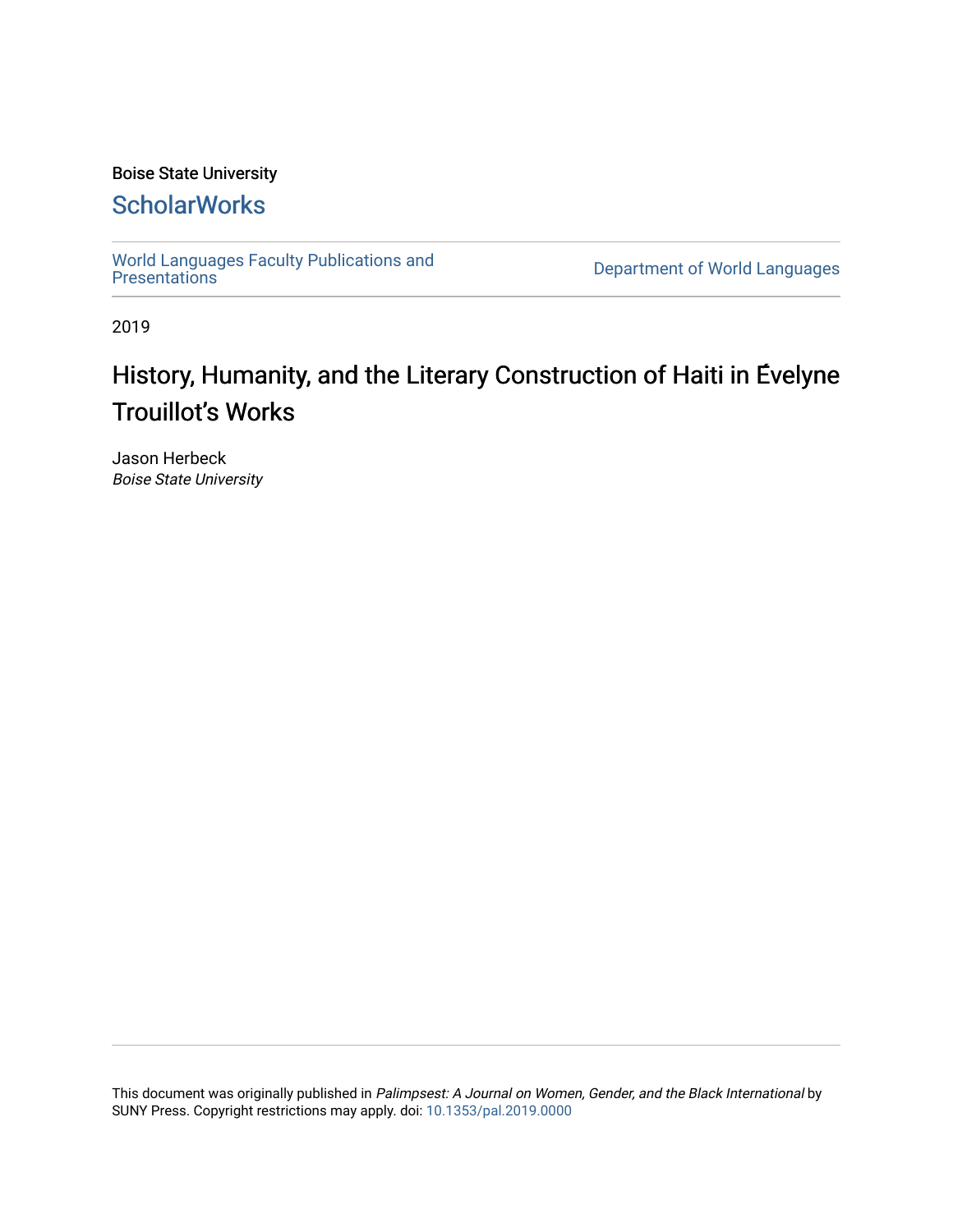This is an author-produced, peer-reviewed version of this article. The final, definitive version of this document can be found online at *Palimpsest: A Journal on Women, Gender and the Black International*, published by SUNY - State University of New York. Copyright restrictions may apply. doi: 10.1353/pal.2019.0000

## **History, Humanity, and the Literary Construction of Haiti in Évelyne Trouillot's Works**

#### **Jason Herbeck**

Boise State University

Évelyne Trouillot's novels, short stories, poetry, children's stories, and play—not to mention her interviews, op. ed. pieces, and academic articles—introduce us to chapters of Haiti's history spanning roughly two hundred and fifty years. From a plantation in the former French colony of Saint-Domingue during the 1750s to present-day, postearthquake Haiti, the experiences, trials, and tragically haunting memories of her characters serve to bring into focus countless rifts in the country's complex and often conflicted past. Despite the turbulent time periods in which we discover these protagonists, and the resulting adversity to which they are prone, their struggles are not waged on battlefields; nor do they lead to conspicuous positions of power befitting heroines or, alternately, to the imprisonment or execution of would-be martyrs. For as quintessential as the Vodou ceremony of the Bois Caïman, the decisive Battle of Vertières, or the notorious Fort Dimanche are to understanding Haiti's past, Trouillot's characters have not (yet, at least) appeared at the forefront of these or other similarly iconic places and events in the country's history. Instead, they emerge in what might be considered the *chambres interdites* of Haiti's past—places that have remained closed, hidden, or merely overlooked within and by the country's dominant historical narratives.

Akin to the eponymous "forbidden room" in the author's first published collection of short stories, the far corner of which, concealed by curtains, "invaded [the young narrator's] dreams, covering them with a clammy fear which flowed over [her], redolent and warm,"<sup>1</sup> the settings of Trouillot's works provide opportunity for confronting what has been described as the institutionalized silencing of history.<sup>2</sup> In effectively opening the door to elusive recesses of the country's past, her narratives are recounted on a human scale—not that of nations and institutions—that as a result challenges the traditionally hegemonic, authoritarian discourses of and about Haiti and its people. Whether it be with respect to the colonial French empire, the influential policies of the United States (including embargos, both occupations and the temporary protected status designation), the political and economic grip of private international businesses and NGOs, the decisions and actions of Haitian leaders, or the so-called "discourses of disaster"3 involving Haiti, the trepidations, hardships, and determination of Trouillot's protagonists constitute subtle yet consistent counternarratives of suffering, struggle, and survival. "We need memories to build ourselves [. . . into] stronger human beings," Trouillot has affirmed, adding: "Fiction can help us endure our fears."4

As a means of imagining under-represented groups whose voices have been all but lost in the folds of history, Trouillot divulges their perspectives and stories in the most unexpected of spaces: under a flapping blue tarp tied over the back of a pickup truck transporting clandestine passengers to the Haitian-Dominican border (*Le Bleu de l'île*); in a backyard under the night sky, on a roughly hewn star-gazing platform (*Le Mirador aux étoiles*); in a newly refurbished gingerbread house, as seen through the reluctant eyes of a thirteen-year-old boy whose parents have decided to leave Boston and return to Haiti to live in the centuries-old structure that has been in their family for generations ("Ma Maison en dentelle de bois"); in the seemingly secure confines of a four-wheel drive Honda weaving through the crowded streets of Port-au-Prince (*Le Rond-point*); in the muted room of a bedridden woman living in a Parisian nursing home (*La Mémoire aux abois*).

As unanticipated or out of the ordinary as the settings of Trouillot's stories might be, her works do not privilege a unique perspective or narrative. Instead, alternating focalizations or narrations consistently frustrate claims of consensus and frames of reference. In "Le Détour," when a woman takes a wrong turn and finds herself in a rundown area of the nation's capital, far off the beaten path of her comfortable lifestyle, her anxiety is just as soon countered by the bitter indignation of a man who, down on his luck, notices she doesn't belong there: "What was that woman doing here? Her luxurious appearance was like a slap in the face to his destitute condition and, with an instinctive hostility, he gazed scornfully at this vehicle that was too nice, too new despite the layers of mud splashed upon it since daybreak."<sup>5</sup> Similarly, it is unnervingly difficult to take a side upon learning the contrasting accounts of the Duvalier era as recalled, respectively, by the former dictator's aging widow and a young hospice nurse in *La Mémoire aux abois*. Even when there is a common bond of affection between characters, as in *Absences sans frontières*, determining *what* to prioritize *when* in their relationship sets a father and daughter apart both figuratively and literally. And whereas